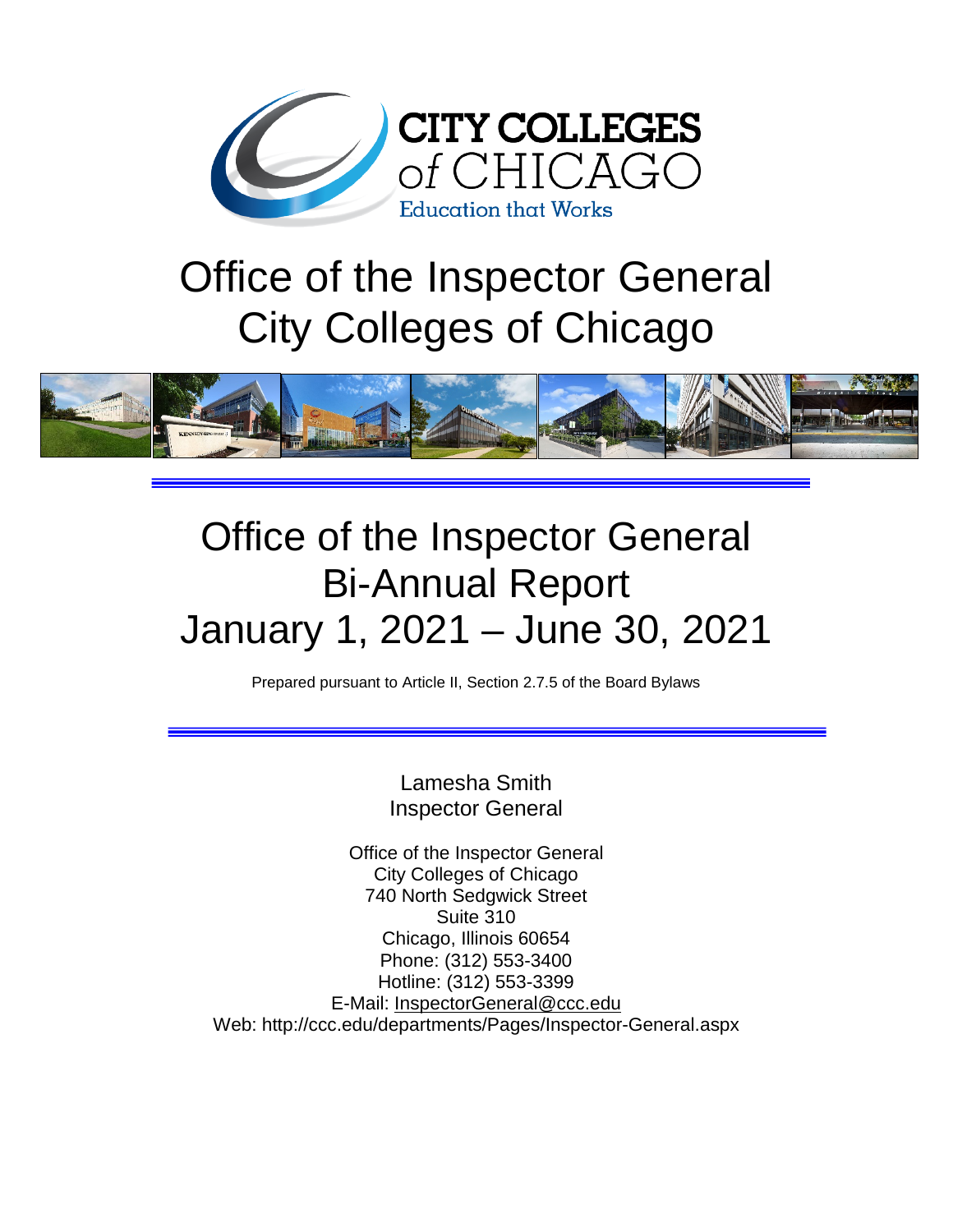

To: Juan Salgado, Chancellor Dr. Walter E. Massey, Chair of the Board of Trustees Elizabeth Swanson, Vice-Chairperson of the Board of Trustees Peggy A. Davis, Secretary of the Board of Trustees Karen Kent, Trustee Laritza Lopez, Trustee Deborah H. Telman, Trustee Darrell A. Williams, Trustee Imran Fazal Hoque, Student Trustee

From: Lamesha Smith, Inspector General

Date: August 18, 2021

RE: Office of the Inspector General *Bi-Annual Report* for the period of January 1, 2021 through June 30, 2021

This *Bi-Annual Report* is being provided to the Chancellor and the Board of Trustees of Community College District No. 508 pursuant to Article 2.7.5 of the Board Bylaws. This *Bi-Annual Report* covers the period of January 1, 2021 through June 30, 2021. Pursuant to Article 2.7.5, the *Bi-Annual Report* for the period of January 1st through June 30th is required no later than September 1st each year.

Article 2.7 et seq. of the Board Bylaws authorizes the OIG for the City Colleges of Chicago to conduct investigations regarding waste, fraud and misconduct by any officer, employee, or member of the Board; any contractor, subcontractor, consultant or agent providing or seeking to provide goods or services to the City Colleges of Chicago; and any program administered or funded by the District or Colleges.

The OIG thanks the Chancellor, the Board of Trustees and the administration of the City Colleges of Chicago for their cooperation and support.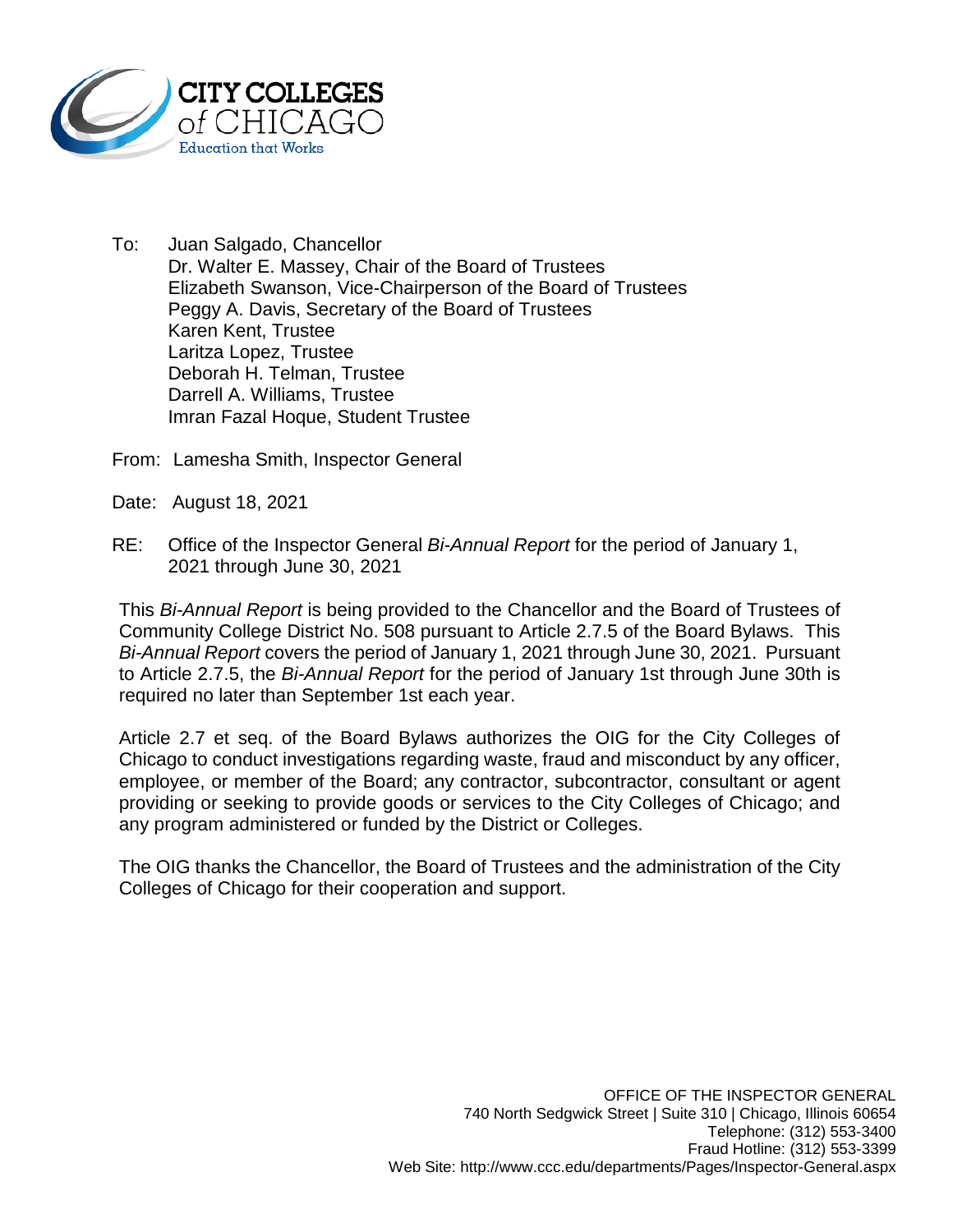# **Office of the Inspector General Bi-Annual Report**

#### **Mission of the Office of the Inspector General**

The Office of the Inspector General ("OIG") of the City Colleges of Chicago ("CCC") will help fuel CCC's drive towards increased student success by promoting economy, efficiency, effectiveness and integrity in the administration of the programs and operations of CCC by conducting fair, independent, accurate, and thorough investigations into allegations of waste, fraud and misconduct, as well as by reviewing CCC programs and operations and recommending policies and methods for the elimination of inefficiencies and waste and for the prevention of misconduct.

The OIG should be considered a success when students, faculty, staff, administrators and the public:

- $\triangleright$  perceive the OIG as a place where they can submit their complaints/concerns in a confidential and independent setting;
- $\triangleright$  trust that a fair, independent, accurate, and thorough investigation will be conducted and that the findings and recommendations made by the OIG are objective and consistent; and
- $\triangleright$  expect that the OIG's findings will be carefully considered by CCC administration and that the OIG's recommendations will be implemented when objectively appropriate.

#### **New Developments**

#### Assistant Inspector General

Effective April 26, 2021, Ana Collazo was hired to fill the position of Assistant Inspector General. Ana Collazo, an attorney, has significant professional experience regarding investigations, ethics, and inspector general-related work.

#### Updates to Federal Criminal Case

As discussed in the OIG Bi-Annual Report for the period of July 1, 2019 through December 31, 2019, on November 19, 2019, as a result of an investigation initiated by the OIG, and worked in partnership with the Federal Bureau of Investigation ("FBI") and the Office of the United States Attorney for the Northern District of Illinois, a federal grand jury indicted three CCC employees (a former vice chancellor, a former project director, and a now former liaison with local government agencies) as well as five CCC vendors. [1](#page-2-0) The indictment totaled

<span id="page-2-0"></span> $1$  Copies of the press release from the United States Attorney for the Northern District of Illinois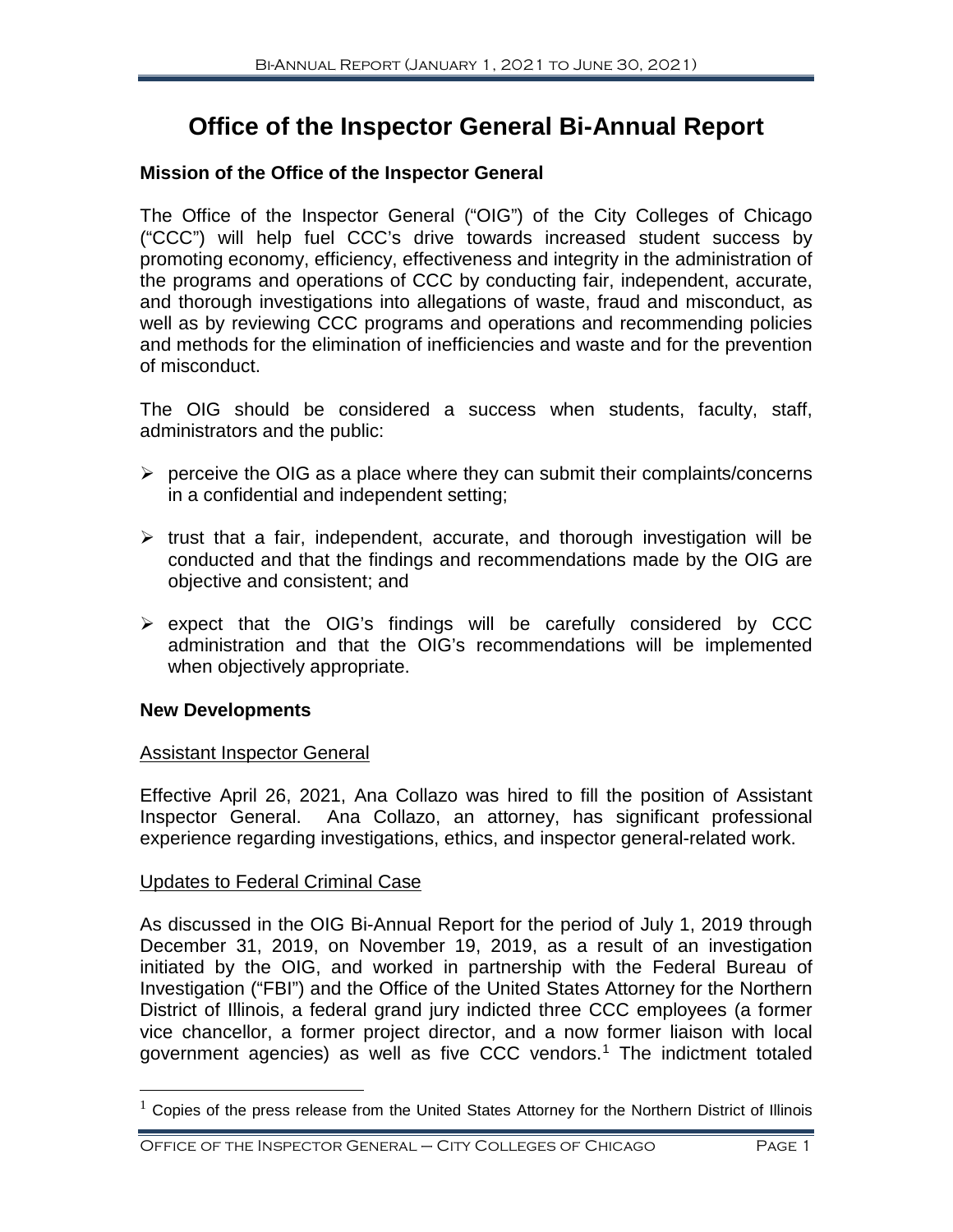sixteen counts of wire fraud and two counts of making a false statement to the FBI.

The following update subsequently took place during this reporting period:

• Sharod Gordon, former vice chancellor, was originally charged with 16 counts of wire fraud. In June 2021, Sharod Gordon voluntarily entered a plea of guilty to Count 8 of the Indictment. In the Plea Declaration, Sharod Gordon indicated, in pertinent part, the following:

> I, Sharod Gordon, a named defendant in this case, voluntarily enter a plea of guilty to Count 8 of the Indictment. I am pleading guilty because I am in fact guilty of committing mail fraud and wire in violation of Title 18, United States Code, Sections 1343 and 1346.

The Plea Declaration was filed in the United States District Court for the Northern District of Illinois on June 15, 2021. A sentencing date for Sharod Gordon is pending.

During the previous reporting period, Krystal Stokes, the former project director, entered into a Plea Agreement that was filed in the United States District Court for the Northern District of Illinois on December 15, 2020. Krystal Stokes was originally charged with two counts of wire fraud and one count of making a false statement to the FBI. The Plea Agreement indicated, in pertinent part, the following:

#### Charge to Which Defendant is Pleading Guilty

By this Plea Agreement, defendant agrees to enter a voluntary plea of guilty to the following count of the indictment: Count 7, which charges defendant with wire fraud, in violation of Title 18, United States Code, Section 1343. . .

**Cooperation** 

Defendant agrees she will fully and truthfully cooperate in any matter in which she is called upon to cooperate by a representative of the United States Attorney's Office for the Northern District of Illinois.

 $\overline{a}$ and the indictment can be accessed at the following link: [https://www.justice.gov/usao](https://www.justice.gov/usao-ndil/pr/federal-indictment-charges-former-vice-chancellor-city-colleges-chicago-devising)[ndil/pr/federal-indictment-charges-former-vice-chancellor-city-colleges-chicago-devising.](https://www.justice.gov/usao-ndil/pr/federal-indictment-charges-former-vice-chancellor-city-colleges-chicago-devising)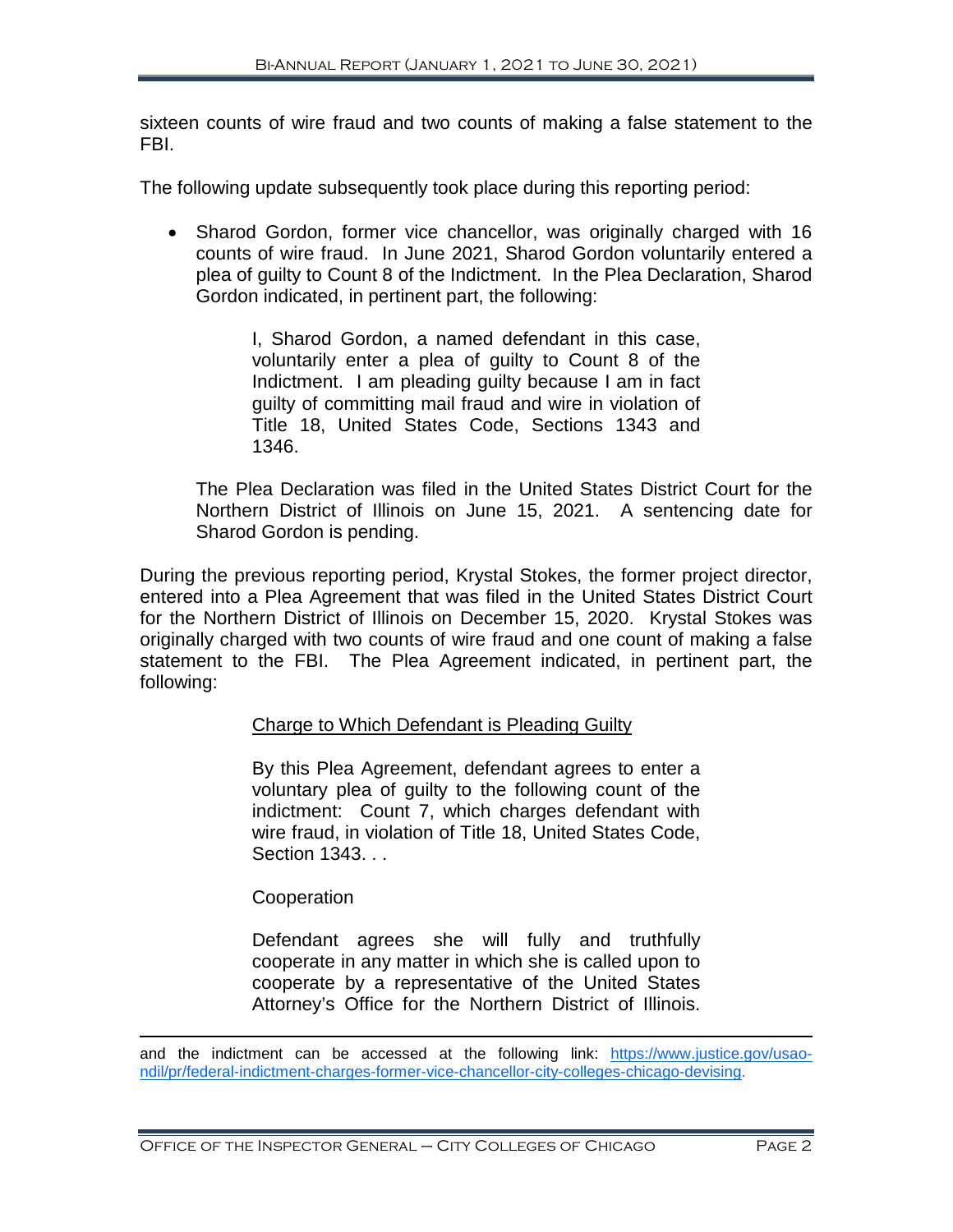This cooperation shall include providing complete and truthful information in any investigation and pre-trial preparation and complete and truthful testimony in any criminal, civil, or administrative proceeding. Defendant agrees to the postponement of her sentencing until after the conclusion of her cooperation.

As of the date of this Bi-Annual Report, the criminal charges against the other defendants charged in this case are still pending. In the previous *Bi-Annual Report*, for the reporting period of July 1, 2020 through December 31, 2020, the OIG detailed the dispositions regarding two of the other defendants. In August 2021, the OIG received partial restitution payments for those two defendants. The details are summarized as follows.

- Tiffany Capel, the principal of a CCC vendor, was originally charged with one count of wire fraud. In August 2020, Tiffany Capel entered into an Agreement to Defer Prosecution, which was approved by Judge Dow of the United States District Court for the Northern District of Illinois on August 17, 2020. Under the terms and conditions of the agreement, Tiffany Capel agreed not to violate any laws as well as to abide by various other terms and conditions, including paying \$15,000 in restitution to CCC.
	- o In August 2021, the OIG received a partial restitution payment in the amount of \$700.00 via check for Tiffany Capel. Subsequently, the OIG provided the aforementioned restitution check to the CCC Controller's Office for deposit into CCC's treasury.
- Marquita Payne, the principal of a CCC vendor, was originally charged with two counts of wire fraud. In December 2020, Marquita Payne entered into an Agreement to Defer Prosecution, which was approved by Judge Dow of the United States District Court for the Northern District of Illinois on December 21, 2020. Under the terms and conditions of the agreement, Marquita Payne agreed not to violate any laws as well as to abide by various other terms and conditions, including paying \$15,000 in restitution to CCC.
	- o In August 2021, the OIG received a partial restitution payment in the amount of \$8,400.00 via check for Marquita Payne. Subsequently, the OIG provided the aforementioned restitution check to the CCC Controller's Office for deposit into CCC's treasury.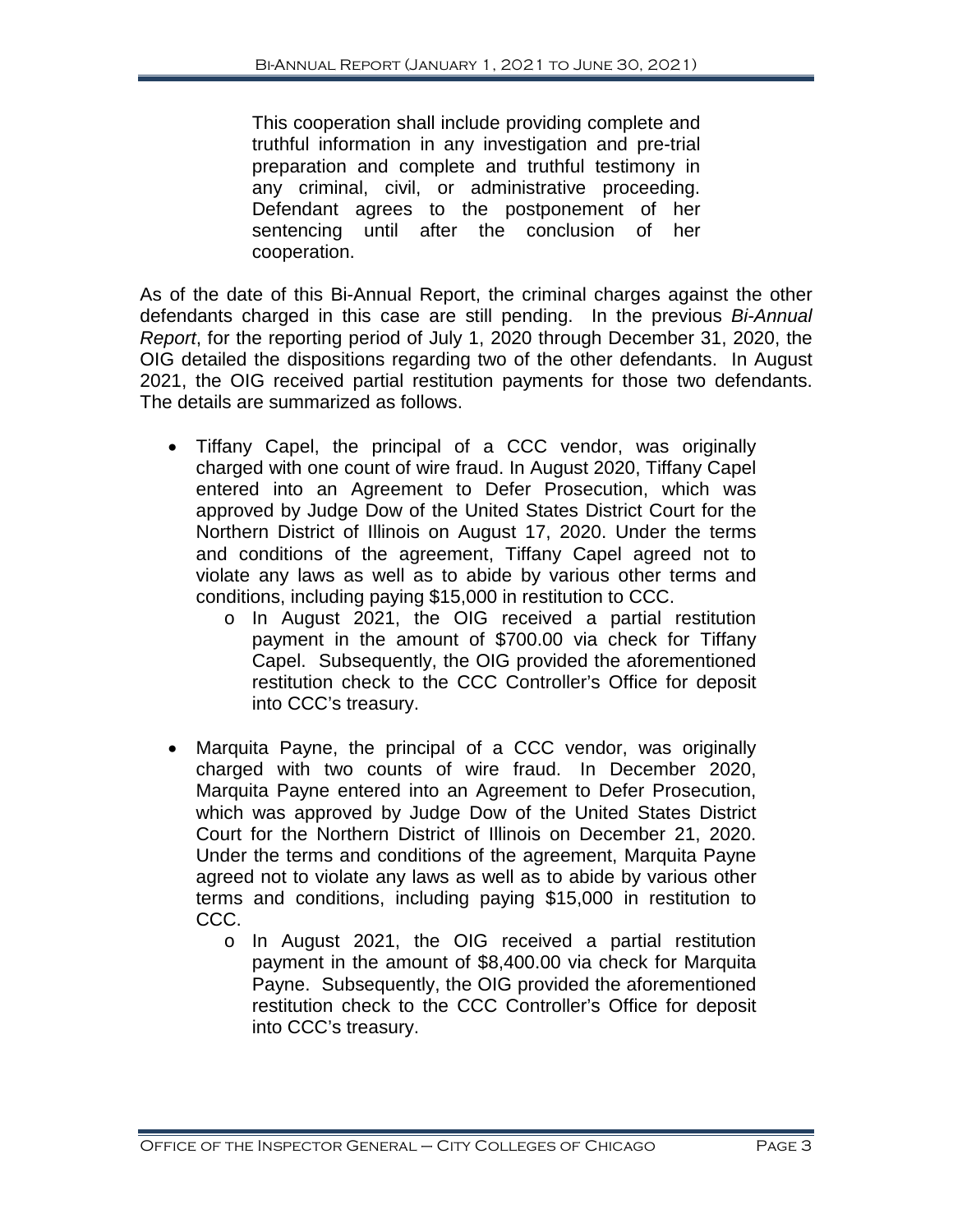#### **Updates to Investigations Documented in Previous Bi-Annual Reports**

#### Updates regarding recommendations made during the July 1, 2020 to December 31, 2020 reporting period

In the *Bi-Annual Report* submitted for the July 1, 2020 to December 31, 2020 reporting period, the OIG submitted three reports documenting investigations, which resulted in sustained findings of waste, fraud and misconduct. The following table updates the actions recommended by the OIG as well as the actions taken by CCC as of the time of submission of this *Bi-Annual Report* related to the reports documented in the *Bi-Annual Report* submitted for the July 1, 2020 to December 31, 2020 reporting period.

| Updates from Investigations Reported on in<br>Previous Bi-Annual Report (July 1, 2020 to December 31, 2020) |                                                                              |                                                      |                                                        |  |  |  |
|-------------------------------------------------------------------------------------------------------------|------------------------------------------------------------------------------|------------------------------------------------------|--------------------------------------------------------|--|--|--|
| Case<br><b>Number</b>                                                                                       | <b>Title</b>                                                                 | OIG<br><b>Recommendation</b>                         | <b>Action Taken</b>                                    |  |  |  |
| 20-0207                                                                                                     | Investigation of time and<br>attendance / payroll issue<br>at a City College | Human Resources-<br>related policy<br>recommendation | Awaiting response                                      |  |  |  |
| 17-0179                                                                                                     | Tiffany Capel <sup>2</sup> / CCC<br>vendor                                   | <b>Permanent Debarment</b>                           | <b>Permanent Debarment</b><br>effective August 5, 2021 |  |  |  |
| 19-0076                                                                                                     | <b>Full-Time Faculty</b>                                                     | Termination / DNRH                                   | Termination / DNRH                                     |  |  |  |

#### **Complaints Received**

For the period of January 1, 2021 through June 30, 2021, the OIG received 55 complaints. These 55 complaints included complaints forwarded to the OIG from outside sources as well as investigations (or audits / reviews) initiated on the OIG's own initiative. $3$  The following table documents the complaints received by

<span id="page-5-0"></span> $\overline{a}$  $2$  As summarized in the Bi-Annual Report for the period of July 1, 2020 through December 31, 2021, on November 19, 2019, as a result of an investigation initiated by the OIG and worked in partnership with the Federal Bureau of Investigation and the Office of the United States Attorney for the Northern District of Illinois, a federal grand jury indicted three CCC employees and five vendors. Among the indicted vendors was Tiffany Capel, the principal of a CCC vendor who was indicted for one count of wire fraud, in violation of Title 18, United States Code, Sections 1343 and 1346. On August 14, 2020, Tiffany Capel signed an Agreement to Defer Prosecution with the United States Government, which was approved by Judge Dow of the United States District Court for the Northern District of Illinois on August 17, 2020. In her Agreement to Defer Prosecution, Tiffany Capel made various admissions which served as causes for debarment pursuant to the CCC Debarment Policy, as contained in Article 5.3 of the Board Policies and Procedures for Management and Government.

<span id="page-5-1"></span><sup>3</sup> Under Article 2.7.2 of the Board Bylaws, the powers and duties of the OIG include: c) To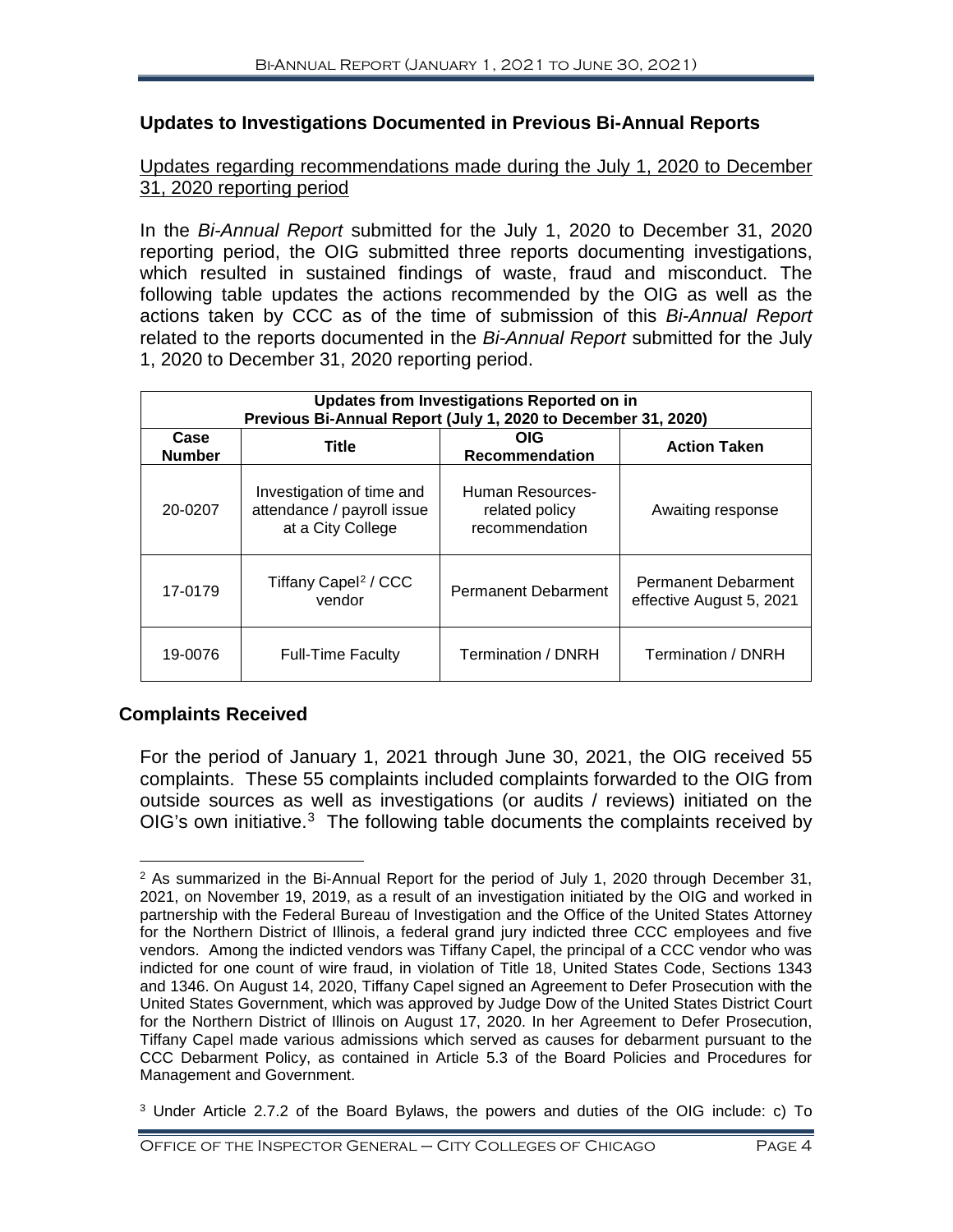

the OIG during the current and previous reporting periods.

The 55 complaints received represent a variety of subject matters. The following table documents the subject matters of the complaints received.

 $\overline{a}$ investigate and audit the conduct and performance of the District's officers, employees, members of the Board, agents, and contractors, and the District's functions and programs, either in response to a complaint or on the Inspector General's own initiative, in order to detect and prevent waste, fraud, and abuse within the programs and operations of the District….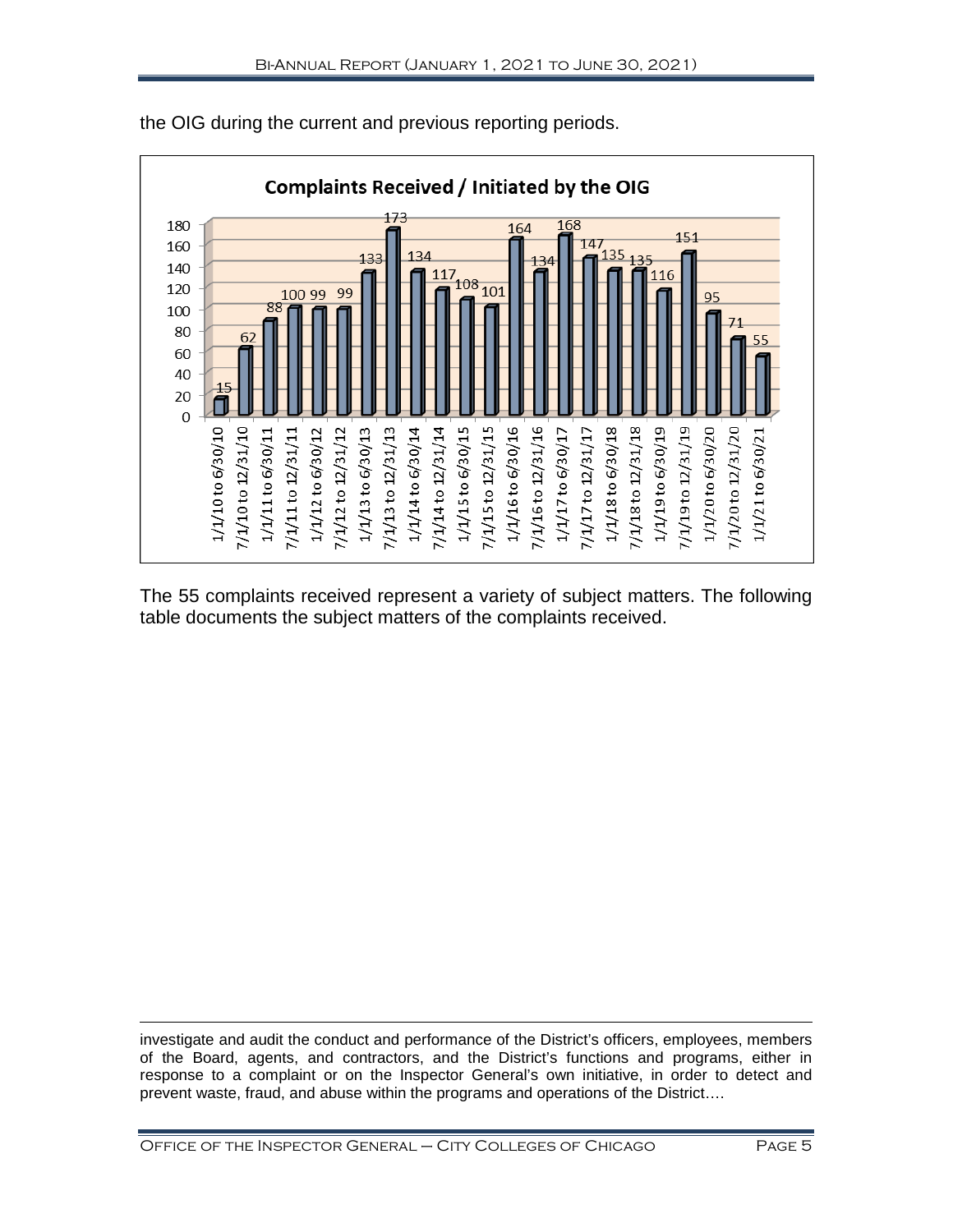| Subject Matters of Complaints Received from January 1, 2021 to June 30, 2021 |                |            |  |  |
|------------------------------------------------------------------------------|----------------|------------|--|--|
| <b>Subject Matter (Allegation)</b>                                           | <b>Number</b>  | Percentage |  |  |
| <b>Board Mandated Audit</b>                                                  |                | 1.82%      |  |  |
| Engaging in Work While Under the Influence of Alcohol                        |                | 1.82%      |  |  |
| <b>Hostile Work Environment</b>                                              |                | 1.82%      |  |  |
| Theft                                                                        |                | 1.82%      |  |  |
| <b>OIG Initiated Review</b>                                                  |                | 1.82%      |  |  |
| Violation of Responsible Computer Use Policy                                 |                | 1.82%      |  |  |
| Engaging in Conduct in Violation of the Illinois Compiled Statutes           |                | 1.82%      |  |  |
| Unknown                                                                      |                | 1.82%      |  |  |
| Inattention to Duty                                                          |                | 1.82%      |  |  |
| Violation of Outside Employment Policy                                       | $\overline{2}$ | 3.64%      |  |  |
| Violation of CCC Ethics Policy                                               | 3              | 5.45%      |  |  |
| <b>Giving Preferential Treatment</b>                                         | 4              | 7.27%      |  |  |
| <b>Unfair Treatment</b>                                                      | 5              | 9.09%      |  |  |
| Discourteous Treatment                                                       | 6              | 10.91%     |  |  |
| Discrimination                                                               | 6              | 10.91%     |  |  |
| <b>Falsification of Attendance Records</b>                                   | 6              | 10.91%     |  |  |
| Residency                                                                    | 6              | 10.91%     |  |  |
| Fraud (including suspicious emails and identity theft)                       | 8              | 14.55%     |  |  |
| Total                                                                        | 55             | 100.00%    |  |  |

#### **Status of Complaints**

 $\overline{a}$ 

As reported in the previous *Bi-Annual Report*, as of December 31, 2020, the OIG had 79 pending complaints, meaning that the OIG was in the process of conducting investigations regarding these complaints. During the period of January 1, 2021 to June 30, 2021, the OIG closed 67 complaints. The following chart categorizes the reasons that the OIG closed the 67 complaints during the current reporting period.

| Complaints Closed Between January 1, 2021 to June 30, 2021 |                |            |  |  |
|------------------------------------------------------------|----------------|------------|--|--|
| <b>Reason Closed</b>                                       | <b>Number</b>  | Percentage |  |  |
| <b>Completion of Board Mandated Audit</b>                  |                | 1.49%      |  |  |
| Sustained                                                  | 0 <sup>4</sup> | 0.00%      |  |  |
| Not Sustained but Report Submitted with Recommendations    |                | 1.49%      |  |  |
| Not Sustained / No Policy Violation                        |                | 47.76%     |  |  |
| Referred / Deferred                                        | 17             | 25.37%     |  |  |
| Subject Inactive                                           | 11             | 16.42%     |  |  |
| <b>Duplicate Complaint</b>                                 |                | 7.46%      |  |  |
| Totals                                                     |                | 100.00%    |  |  |

<span id="page-7-0"></span><sup>4</sup> As will be discussed later in this *Bi-Annual Report*, during the period of January 1, 2021 through June 30, 2021, the OIG issued three reports, and one of those reports was a sustained investigation regarding OIG Case Number 17-0179. However, OIG Case Number 17-0179 remains an active investigation while the remaining defendants' criminal cases are pending. As such, this table reflects zero closed cases that were sustained instead of one.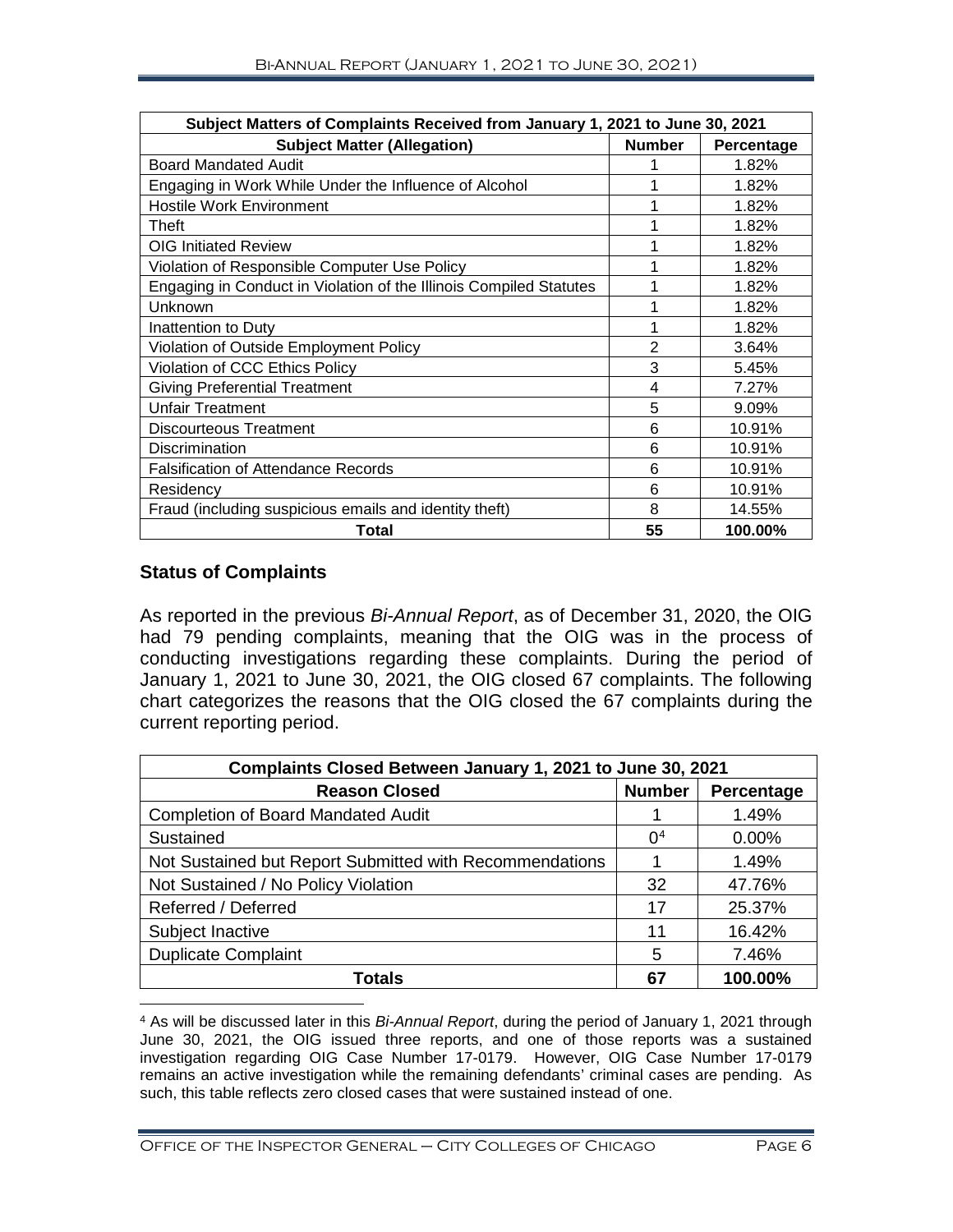Regarding the complaints closed during the period of January 1, 2021 to June 30, 2021, the following table documents the average number of calendar days between the date that the complaints were received and the date that the complaints were closed, in comparison to the average number of calendar days that complaints were received and closed during the previous reporting period (July 1, 2020 to December 31, 2020). [5](#page-8-0)

| <b>Average Calendar Days to Close</b>                   |                    |                                                |                   |                                                |  |
|---------------------------------------------------------|--------------------|------------------------------------------------|-------------------|------------------------------------------------|--|
|                                                         | 7/1/20 to 12/31/20 |                                                | 1/1/21 to 6/30/21 |                                                |  |
| <b>Reason Closed</b>                                    | <b>Number</b>      | Average<br>Calendar<br>Days to<br><b>Close</b> | <b>Number</b>     | Average<br>Calendar<br>Days to<br><b>Close</b> |  |
| Sustained                                               | $\mathcal{P}$      | 485                                            | 0 <sup>6</sup>    |                                                |  |
| <b>Completion Board Mandated Audit</b>                  | O                  |                                                |                   | 148                                            |  |
| Not Sustained but Report Submitted with Recommendations | O                  |                                                |                   | 206                                            |  |
| Not Sustained / No Policy Violation                     | 29                 | 250                                            | 32                | 300                                            |  |
| Referred / Deferred                                     | 18                 |                                                | 17                | 0                                              |  |
| Subject Inactive                                        |                    | O                                              | 11                | 44                                             |  |
| <b>Duplicate Complaint</b>                              | 11                 | 2                                              | 5                 |                                                |  |
| Complaint Included with An Active Investigation         |                    |                                                |                   |                                                |  |
| <b>Administratively Closed</b>                          | 3                  | 372                                            | 0                 |                                                |  |
| Totals                                                  | 65                 |                                                | 67                |                                                |  |

As of June 30, 2021, the OIG had 67 pending complaints. Twenty-three of these 67 pending complaints (34.3%) were received between January 1, 2021 and June 30, 2021, and 13 of these 67 pending complaints (19.4%) were received between July 1, 2020 and December 31, 2020.

## **OIG Reports Submitted – January 1, 2021 to June 30, 2021**

During the reporting period of January 1, 2021 through June 30, 2021, the OIG submitted three reports.<sup>[7](#page-8-2)</sup> These three reports included the following: one report

<span id="page-8-0"></span> $\overline{a}$ <sup>5</sup> A complaint is considered closed only after the investigative activity of the investigator to whom the complaint was assigned has been reviewed and approved by a Supervising Investigator or the Assistant Inspector General and the Inspector General. In situations where a complaint is sustained, the complaint is not considered closed until the Investigative Summary documenting the investigation is prepared and submitted pursuant to Article 2.7.3 of the Board Bylaws.

<span id="page-8-1"></span><sup>6</sup> As will be discussed later in this *Bi-Annual Report*, during the period of January 1, 2021 through June 30, 2021, the OIG issued three reports, and one of those reports was a sustained investigation regarding OIG Case Number 17-0179. However, OIG Case Number 17-0179 remains an active investigation while the remaining defendants' criminal cases are pending. As such, this table reflects zero closed cases that were sustained instead of one.

<span id="page-8-2"></span> $7$  Pursuant to Article 2.7.3 of the Board Bylaws, the Inspector General submits reports to the Chancellor, the Board Chairperson, and the General Counsel at the conclusion of an investigation with recommendations for disciplinary or other action.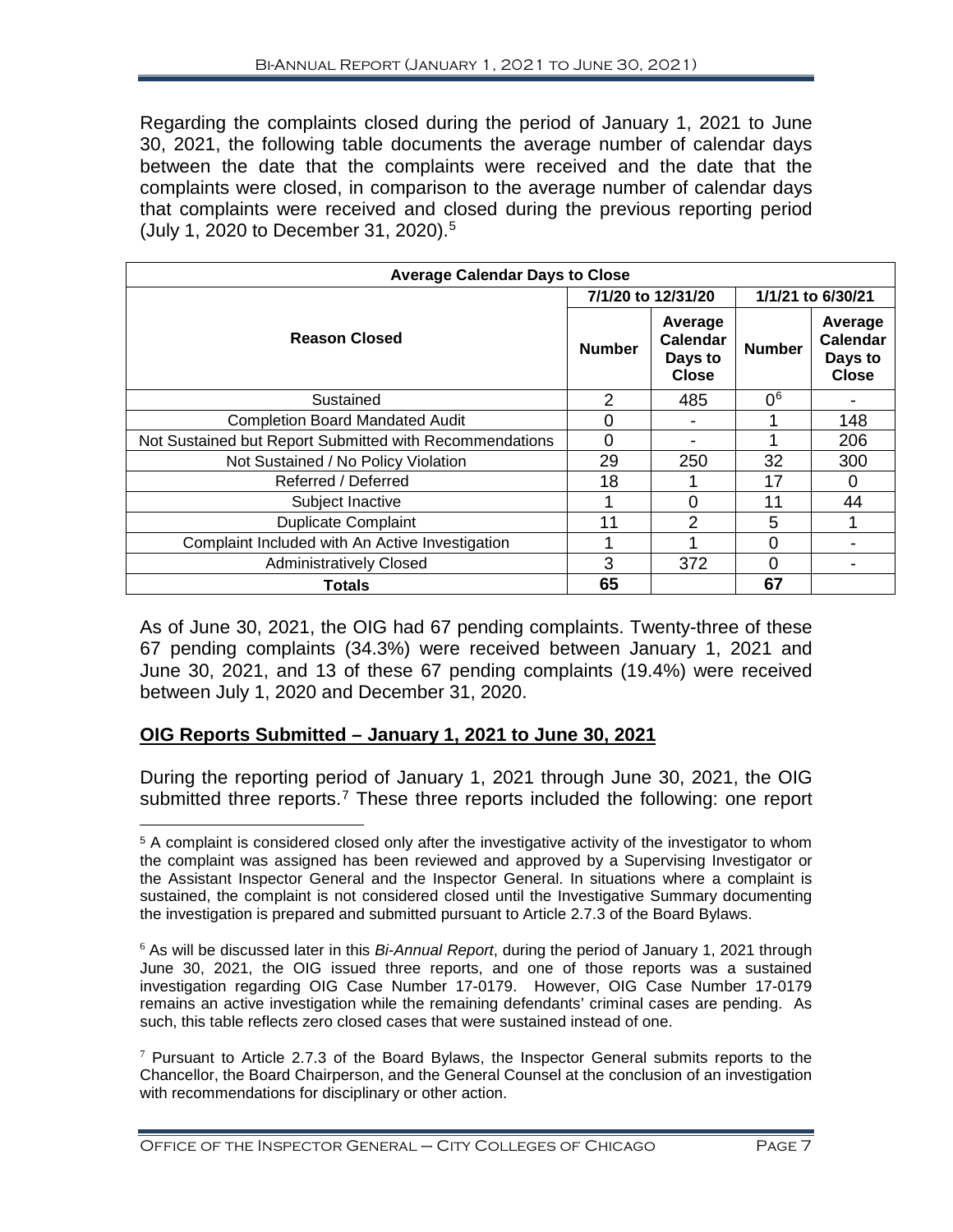documenting sustained findings of waste, fraud and/or misconduct; one report documenting not sustained findings of waste, fraud, and/or misconduct in which recommendations were made; and the report regarding the annual Boardmandated audit of the District's compliance with the CCC Residency Policy.

#### *Report Submitted Documenting Sustained Findings of Waste, Fraud and/or Misconduct*

#### OIG Case Number 17-0179

As noted earlier in this Bi-Annual Report, on November 19, 2019, as a result of an investigation initiated by the OIG, and worked in partnership with the Federal Bureau of Investigation and the Office of the United States Attorney for the Northern District of Illinois, a federal grand jury indicted three CCC employees and five vendors, including Marquita Payne (aka Marquita Cunningham), the principal of a CCC vendor, who was indicted for two counts of wire fraud, in violation of Title 1[8](#page-9-0), United States Code, Sections 1343 and 1346.8 On December 18, 2020, Marquita Payne signed an Agreement to Defer Prosecution with the United States Government, which was approved by Judge Dow of the United States District Court for the Northern District of Illinois on December 21, 2020.

In her Agreement to Defer Prosecution, Marquita Payne made various admissions, which serve as causes for debarment pursuant to the CCC Debarment Policy, as contained in Article 5.3 of the Board Policies and Procedures for Management and Government. These admissions included the following:

- Marquita Payne admitted that she was the sole proprietor of a CCC vendor.
- Marquita Payne admitted that she was involved in a romantic relationship with Sharod Gordon.
- Marquita Payne admitted that Sharod Gordon's duties included, among other things, soliciting quotes from potential vendors to provide services to CCC, reviewing invoices from vendors, considering bids for contracts with CCC, and approving invoices in certain circumstances.
- Marquita Payne admitted that as an employee of CCC, Sharod Gordon owed a duty of honest services to CCC.
- Marquita Payne admitted that policies and procedures in place at CCC prohibited employees of CCC from making, or participating in the making of any decision, or taking any action with respect to any matter in which the employee had any special interest, unless the special interest was

<span id="page-9-0"></span> $8$  Copies of the press release from the United States Attorney for the Northern District of Illinois and the indictment can be accessed at the following link: [https://www.justice.gov/usao](https://www.justice.gov/usao-ndil/pr/federal-indictment-charges-former-vice-chancellor-city-colleges-chicago-devising)[ndil/pr/federal-indictment-charges-former-vice-chancellor-city-colleges-chicago-devising.](https://www.justice.gov/usao-ndil/pr/federal-indictment-charges-former-vice-chancellor-city-colleges-chicago-devising)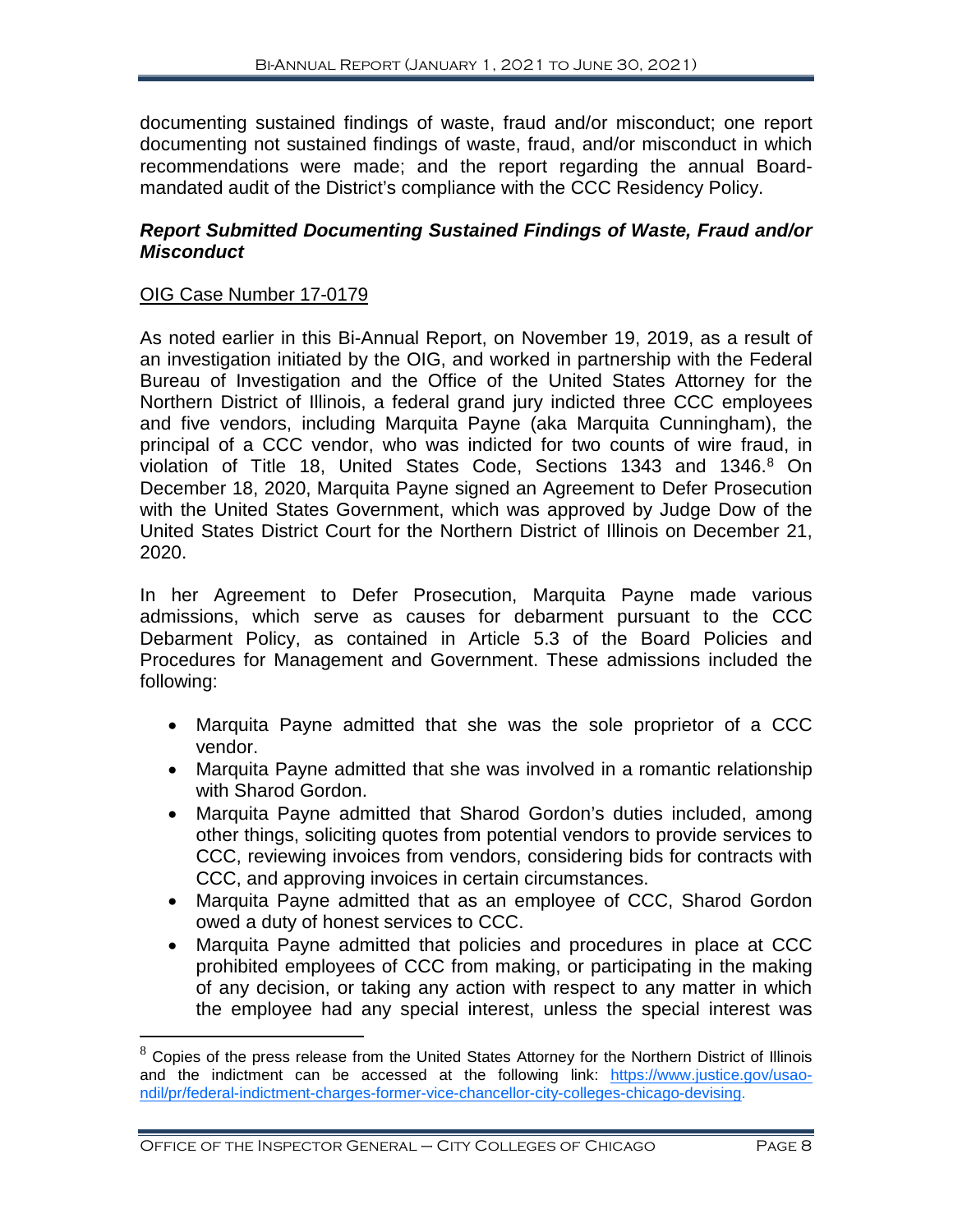properly disclosed.

- o See Article 5.2.10(1) of the CCC Ethics Policy.
- Marquita Payne understood that CCC defined a special interest as including a romantic relationship.
	- o See Article 5.2.2(ee) of the CCC Ethics Policy.
- Marquita Payne admitted that it was part of the scheme to defraud CCC to conceal that Sharod Gordon would personally benefit from a payment on a contract awarded by CCC.
	- o This admission established that Marquita Payne engaged in conduct prohibited by Article 5.3.3(j)(9) of the Debarment Policy, in that she violated ethical standards established by the Board, or other dishonesty incident to obtaining and or performing any Board contract as a result of her relationship to Sharod Gordon, contrary to Article 5.2.10(1) of the CCC Ethics Policy.
	- o This admission established that Marquita Payne engaged in conduct prohibited by Article 5.3.3(i) of the Debarment Policy, in that she operated the CCC vendor, in a manner designed to evade the application or to defeat the purpose of this or any other Board Policy or any provision of any federal, state or local statute, ordinance, rule or regulation or any other applicable law, rule or regulation, specifically Article 5.2.10(1) of the CCC Ethics Policy.
	- o This admission established that Marquita Payne engaged in conduct prohibited by 5.3.3(j)(18) of the Debarment Policy, in that she assisted Sharod Gordon in violating Article 5.2.10(1) of the CCC Ethics Policy.
- Marquita Payne admitted that she and Sharod Gordon prepared, submitted, and caused to be prepared and submitted invoices to CCC in the name of the CCC vendor, when in truth, a portion of such payment was intended for Sharod Gordon.
- Marquita Payne admitted that it was further part of the scheme to defraud that Sharod Gordon, Marquita Payne, and the CCC vendor did not perform all of the community canvassing and flyer distribution services for which invoices were submitted to CCC.
- Marquita Payne admitted that it was further part of the scheme that, after CCC made payments to the CCC vendor, Marquita Payne withdrew and caused to be withdrawn money from the bank account of the CCC vendor and paid kickbacks to Sharod Gordon.
- Marquita Payne admitted that it was part of the scheme that on or about June 5, 2015, Sharod Gordon and Marquita Payne prepared, submitted, and caused to be submitted, to CCC a vendor application on behalf of the CCC vendor so that Marquita Payne and the CCC vendor would be qualified as a vendor eligible to provide services to CCC.
- Marquita Payne admitted the following in relation to the June 2015 invoice:
	- o Marquita Payne admitted that it was further part of the scheme that, on or about June 25, 2015, Sharod Gordon and Marquita Payne prepared, submitted, and caused to be submitted to CCC an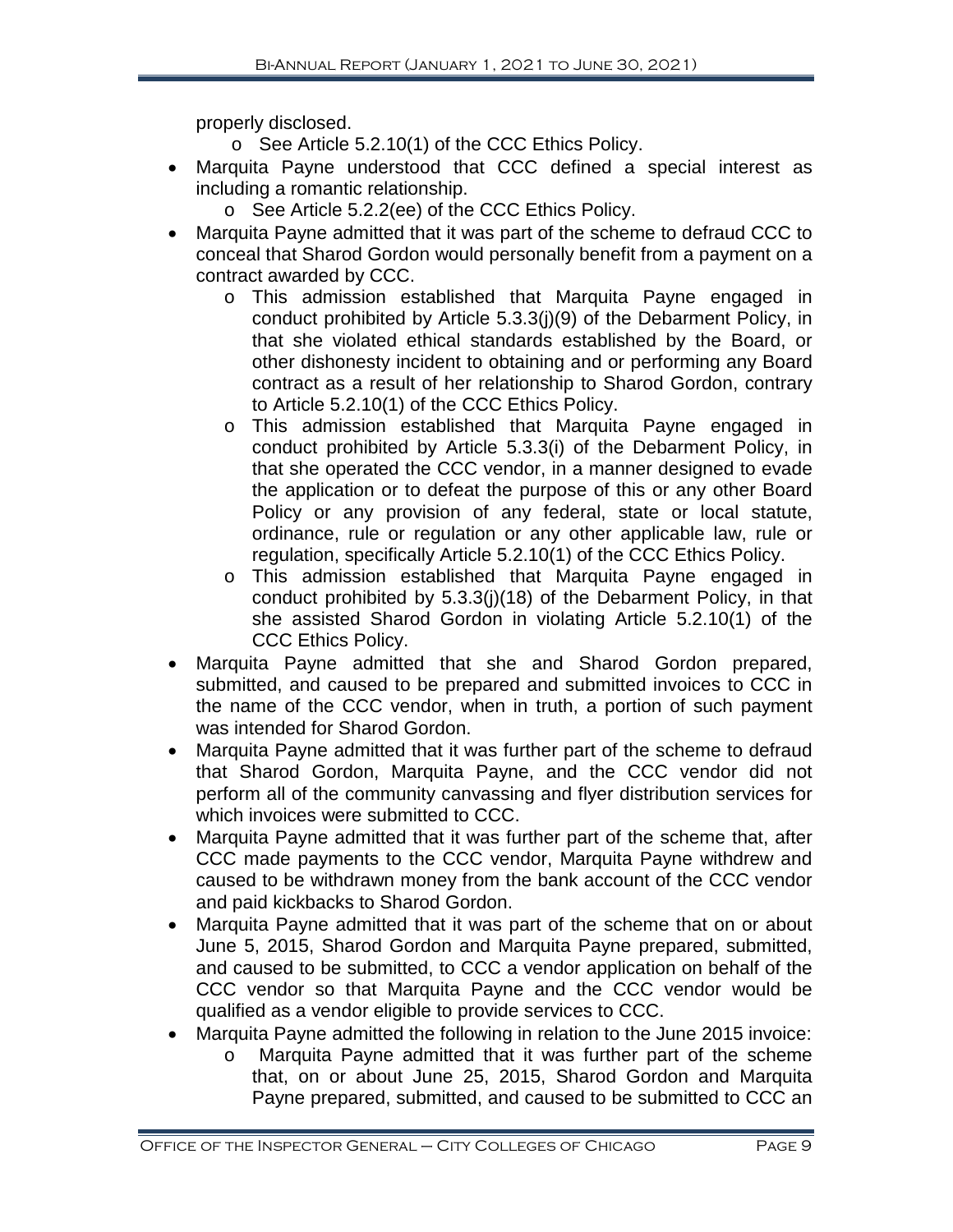invoice representing that in exchange for \$20,000, Marquita Payne and the CCC vendor would canvass communities in Chicago in order to distribute 20,000 flyers promoting programs offered by CCC. On or about June 26, 2015, CCC paid the CCC vendor for such services.<sup>[9](#page-11-0)</sup> On or about July 11, 2015, Marquita Payne gave Sharod Gordon \$9,000 of that \$20,000. Subsequently, in or around August 2015, Marquita Payne and the CCC vendor performed only certain canvassing services for which it had been paid by CCC.

- **This admission established that Marquita Payne engaged** in conduct prohibited by Article 5.3.3(j)(5) of the Debarment Policy, in that she engaged in bribery.
- Marquita Payne admitted the following in relation to the September 2015 invoice:
	- o Marquita Payne admitted that it was further part of the scheme that, on or about September 25, 2015, Sharod Gordon and Marquita Payne submitted and caused to be submitted to CCC a second invoice on behalf of the CCC vendor. This second invoice represented that in exchange for \$5,000, Marquita Payne and the CCC vendor would canvass communities in Chicago in order to distribute 20,000 flyers promoting programs offered by CCC. At the time of the September 25, 2015 invoice, Marquita Payne knew that she and the CCC vendor had not performed all of the canvassing services set forth in the June 2015 invoice. In addition, at the time of the September 25, 2015 invoice, Marquita Payne did not disclose to CCC that Sharod Gordon had earlier received a kickback from the CCC vendor.
		- **This admission established that Marquita Payne engaged** in conduct prohibited by Article 5.3.3(j)(2) of the Debarment Policy, in that she submitted an invoice containing false or frivolous claims.
	- o Marquita Payne admitted that it was further part of the scheme that on or about October 6, 2015, Marquita Payne and Sharod Gordon knowingly caused to be transmitted in interstate commerce by means of wire communication certain writings, signs, and signals, namely data relating to the negotiation of a check, in the amount of approximately \$5,000 from an account at JP Morgan Chase to another account at JP Morgan Chase, which represented a payment by CCC for the invoice submitted in the name of the CCC vendor dated September 25, 2015, and which wire communication was routed across state lines.
		- CCC PeopleSoft Finance records reflect this payment to the CCC vendor / Marquita Payne.

<span id="page-11-0"></span> $\overline{a}$ <sup>9</sup> CCC PeopleSoft Finance records reflect this \$20,000 to the CCC vendor. Specifically, the aforementioned records reflect three payments on June 26, 2015 as follows: \$8,010.00, \$3,000, and \$8,990. The aforementioned payments total \$20,000.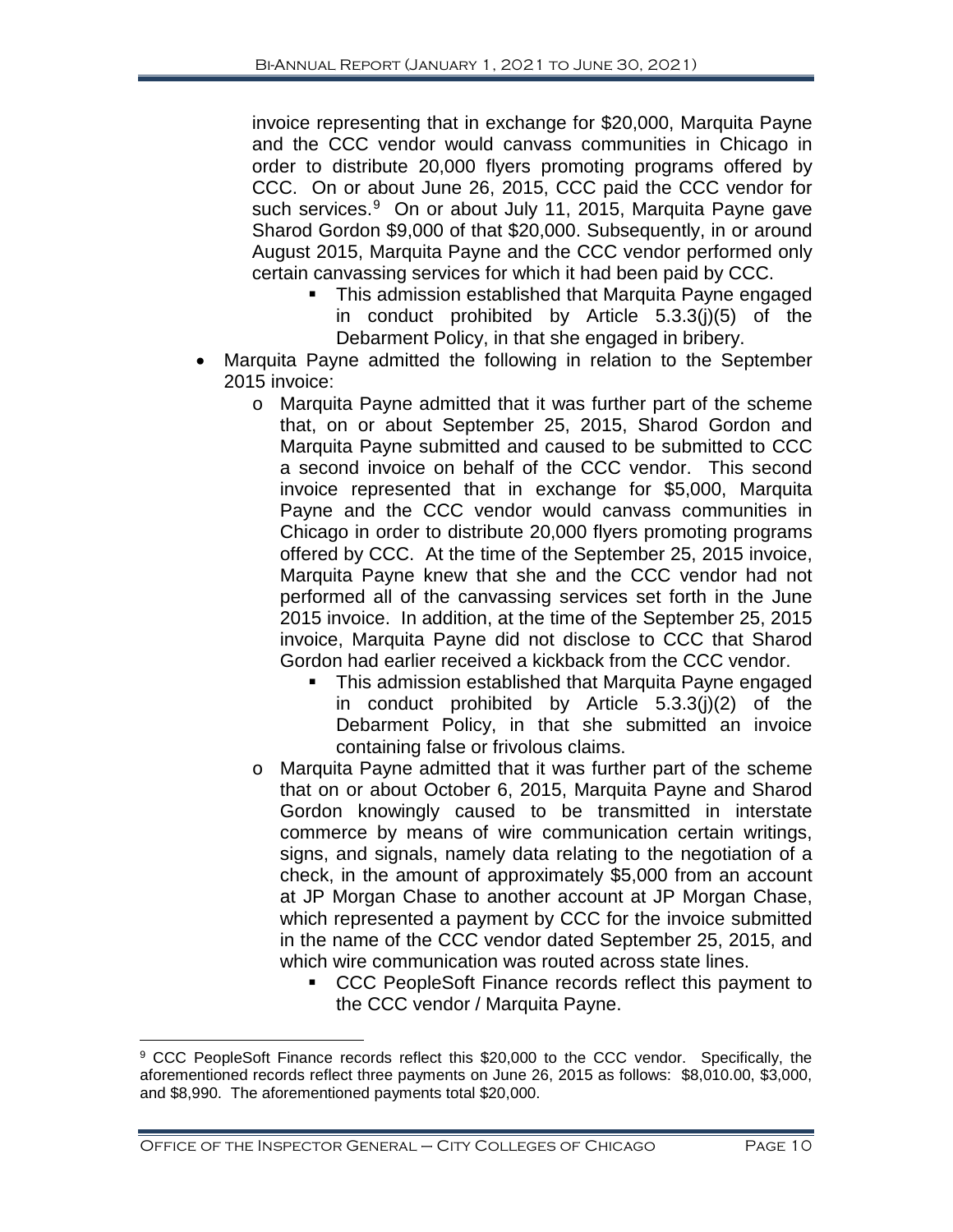- o Marquita Payne admitted that it was further part of the scheme that after receiving the aforementioned \$5,000, Marquita Payne withdrew and caused to be withdrawn money from the bank account of the CCC vendor and paid a kickback to Sharod Gordon. In particular, on or about October 6, 2015, Marquita Payne withdrew \$2,500 from the bank account of the CCC vendor and gave that money, in the form of a cashier's check, to Sharod Gordon.
	- **This admission established that Marquita Payne engaged** in conduct prohibited by Article 5.3.3(j)(5) of the Debarment Policy, in that she engaged in bribery.
- o Marquita Payne admitted that neither Marquita Payne nor the CCC vendor performed any canvassing services for which it had been paid by CCC in relation to the September 25, 2015 invoice.
- Marquita Payne admitted the following in relation to the December 2015 invoice:
	- o Marquita Payne admitted that it was further part of the scheme that, on or about December 10, 2015, Sharod Gordon and Marquita Payne submitted and caused to be submitted to CCC a third invoice on behalf of the CCC vendor. This third invoice represented that in exchange for \$10,000, Marquita Payne and the CCC vendor would canvass communities in Chicago in order to distribute 20,000 flyers promoting programs offered by CCC. At the time of this December 10, 2015 invoice, Marquita Payne knew that she and the CCC vendor had not performed all of the canvassing services set forth in the June 2015 invoice and had not performed any of the canvassing services set forth in the September 2015 invoice. In addition, at the time of the December 10, 2015 invoice, Marquita Payne did not disclose to CCC that on two earlier occasions Sharod Gordon had received kickbacks from the CCC vendor.
		- **This admission established that Marquita Payne engaged** in conduct prohibited by Article  $5.3.3(j)(2)$  of the Debarment Policy, in that she submitted an invoice containing false or frivolous claims.
	- o Marquita Payne admitted that it was further part of the scheme that on or about December 11, 2015, Marquita Payne and Sharod Gordon knowingly caused to be transmitted in interstate commerce by means of wire communication certain writings, signs, and signals, namely, data relating to the negotiation of a check, in the amount of approximately \$10,000 from an account at JP Morgan Chase to another account at JP Morgan Chase, which represented a payment by CCC for the invoice submitted in the name of the CCC vendor dated December 10, 2015, and which wire communication was routed across state lines.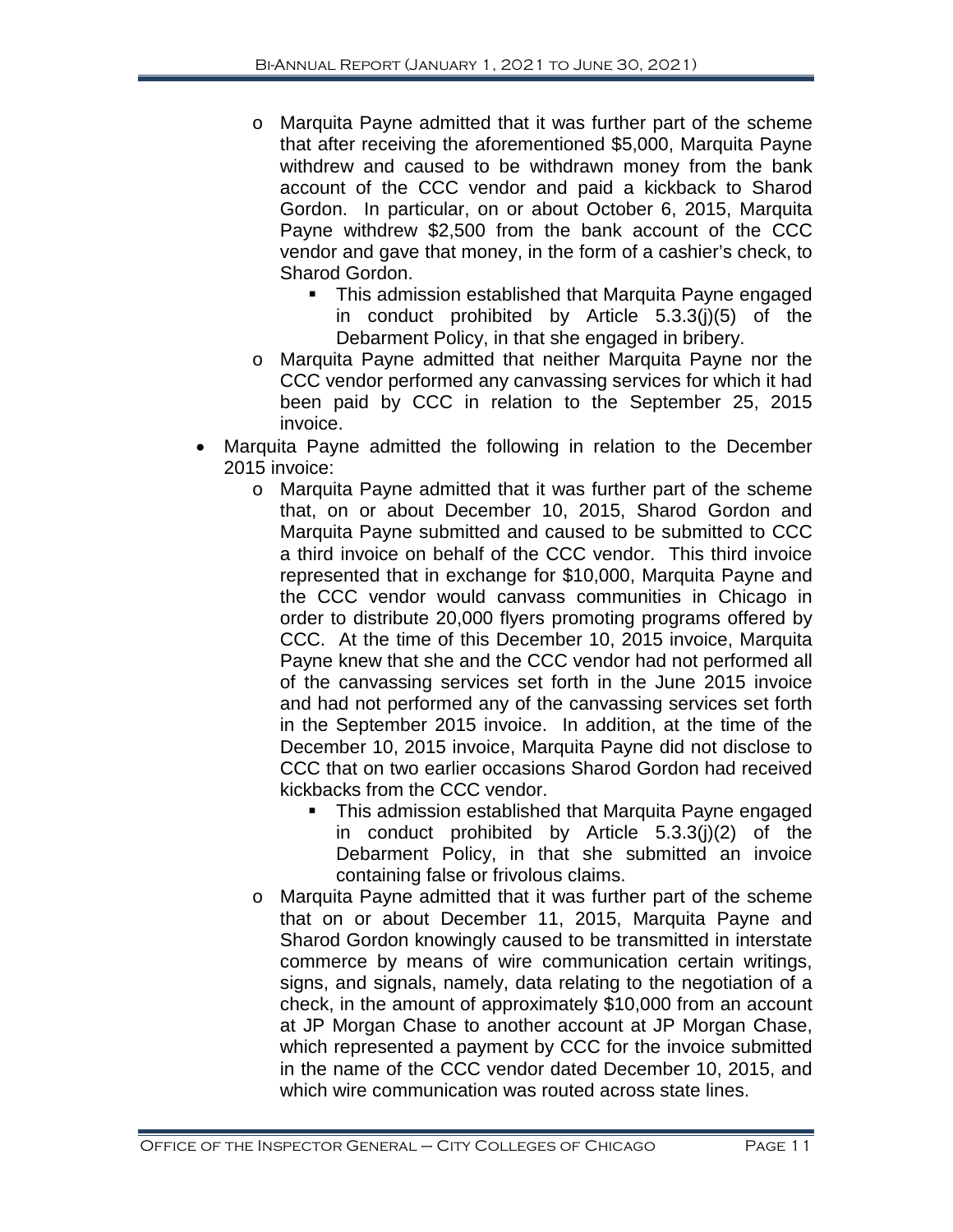- CCC PeopleSoft Finance records reflect this payment to the CCC vendor / Marquita Payne.
- o Marquita Payne admitted that it was further part of the scheme that after receiving the aforementioned \$10,000, Marquita Payne withdrew and caused to be withdrawn money from the bank account of the CCC vendor and paid a kickback to Sharod Gordon. In particular, on or about December 19, 2015, Marquita Payne withdrew \$5,000 from the bank account of the CCC vendor and gave that money, in the form of a cashier's check, to Sharod Gordon. Neither Marquita Payne nor the CCC vendor performed any canvassing services for which it had been paid by CCC in relation to the December 10, 2015 invoice.
	- **This admission established that Marquita Payne engaged** in conduct prohibited by Article 5.3.3(j)(5) of the Debarment Policy, in that she engaged in bribery.

Based on the admissions made by Marquita Payne, it is clear that Marquita Payne, as the principal and sole proprietor of the CCC vendor, engaged in various acts which serve as causes for debarment pursuant to the Debarment Policy. Moreover, since Marquita Payne's conduct occurred in connection with her performance of duties for or on behalf of the CCC vendor, her conduct should be imputed to the CCC vendor. Thus, the OIG recommended that the CCC initiates the process to permanently debar Marquita Payne and the CCC vendor from doing any future business with CCC pursuant to the CCC Debarment Policy of Article 5.3 *et seq*. of the Board Policies and Procedures for Management and Government.

Effective August 5, 2021, Marquita Payne and the vendor company were permanently debarred from doing any future business with CCC.[10](#page-13-0)

#### *Report Submitted Documenting Not Sustained Findings with Recommendations*

### OIG Case Number 21-0043

The OIG received a complaint alleging that a call center representative assigned to the District Office, who previously worked as a college senior storekeeper assigned to a City College, used the Federal Express ("FedEx") account of the employee's previously assigned City College for personal use. Based on this complaint, the OIG initiated an investigation.

The OIG investigation revealed that in August 2020 and October 2020, the employee, who previously worked as an employee in the Central Stores

<span id="page-13-0"></span> $10$  OIG Case Number 17-0179 remains an active investigation while the other defendants' criminal cases are pending.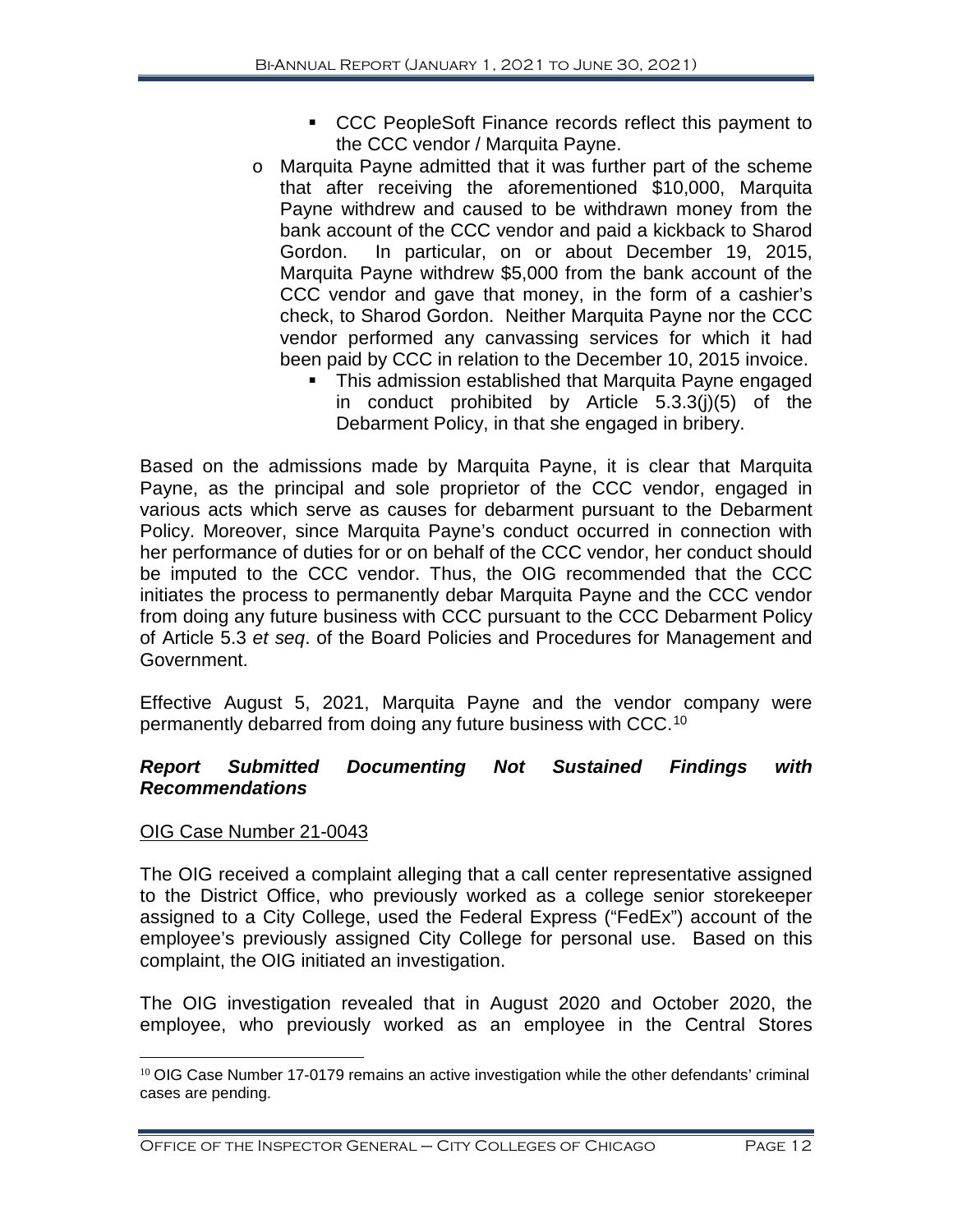Department of a City College, charged a total of three personal shipments not related to City Colleges of Chicago, totaling \$62.91 to the FedEx account of the City College and such costs were charged to and paid by that City College. However, the OIG investigation did not conclusively reveal that the employee intentionally charged those three personal shipments to the FedEx account of the City College. Because the OIG investigation did not conclusively reveal that the employee intentionally charged the three personal shipments to the FedEx account of the City College, the OIG did not find that the employee violated any CCC policy.

Based on the investigation, the OIG recommended the following:

- The OIG did not recommend any disciplinary action against the employee.
- As the employee personally benefitted from the City College paying for his three personal FedEx shipments, the OIG recommended that the employee reimburse the City College in the amount of \$62.91 for the cost of the employee's three personal FedEx shipments that were charged to and paid for by the City College.
- Considering that the employee was able to, albeit mistakenly, charge three shipments to the FedEx account of the City College more than three years after the employee no longer worked for the City College, the OIG recommended that the Office of Human Resources implement a process to ensure that upon termination of employment, each former employee's access to all City Colleges of Chicago accounts, including vendor accounts, is immediately deactivated.

The Chief Talent Officer for CCC provided the OIG with a response to the OIG Investigative Summary regarding this investigation. The response indicated, in pertinent part, the following:

I have discussed the matter with the Provost (copied on this response) and it was determined that he was following the OIG recommendation to not pursue any disciplinary action for [the employee].

Regarding the process related to systems signons that allowed [the employee] to utilize City Colleges FedEx Account long after [the employee's] change of position, I have determined the following:

• Human Resources does not track any systems access other than the HRIS/Payroll system.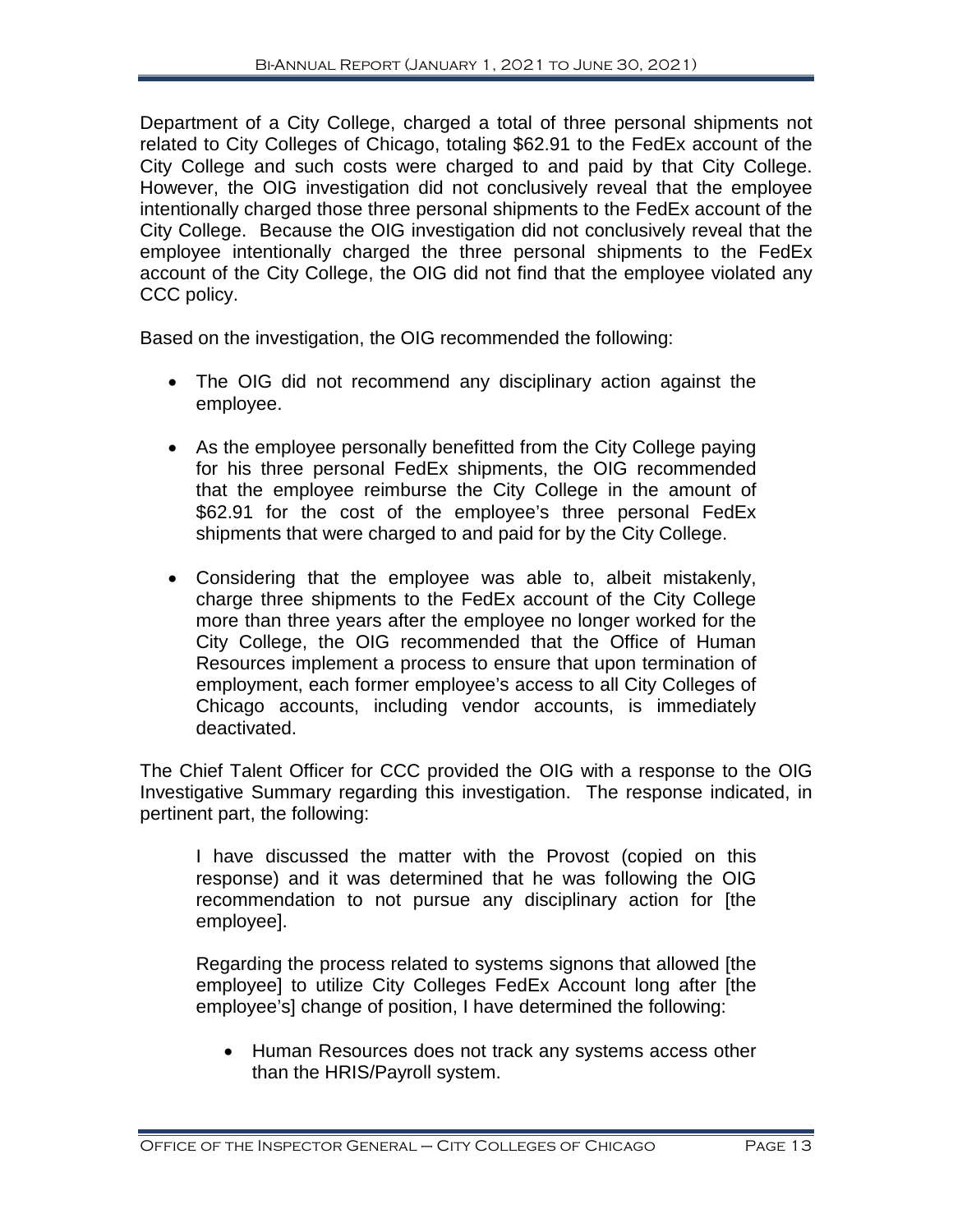• OIT only tracks major systems access such as (but not limited to) Peoplesoft, Anaplan, or Academics based system. They do not have the means or the capabilities to track ancillary or position specific system sign-ons.

Based on this information, I have created the following new processes within Human Resources:

- Whenever an employee ends employment with City Colleges, the HRBP person responsible for that employee will remind the individual's manager that they need to review any systems access the individual may have to make sure that systems are shut off and can not be accessed after the employee's departure.
- Recruiting team will follow up with Manager when a request for posting replacement position is made to verify that they have shut off any ancillary or position specific system signons necessary.

Although ultimately it will continue to be the responsibility of each Manager to track their ancillary or position specific sign-ons, HR will do what they can to prompt the process.

Regarding the OIG recommendation that the employee reimburse the City College for the cost of the three personal FedEx shipments, the Office of Human Resources recently provided the OIG with an update on its efforts to obtain the reimbursement from the employee. Based on that update, those efforts are ongoing.

### *Annual Audit of the District's Compliance with the CCC Residency Policy*

#### OIG Case Number 21-0087

Under the heading *Annual Certification of Residency*, Article 4.6(a) of the Board Policies and Procedures for Management & Government, which sets forth the CCC Residency Policy, provides that on February 1st of each year every full-time CCC employee will be required to certify their compliance with the residency policy. The employee's certification shall include an oath or affirmation that the employee is not required to be an actual resident because he/she falls within one of the exceptions to the requirement or that the employee is an actual resident of the City of Chicago. Additionally, Article 4.6(a) provides that "the Inspector General shall conduct an annual audit of the District's compliance with this Policy and shall submit a report of audit findings to the Board no later than the first regularly scheduled public meeting of the Board following July 1<sup>st</sup> of each year." On June 16, 2021, the OIG submitted the 2021 Audit of Compliance with the District's Residency Policy.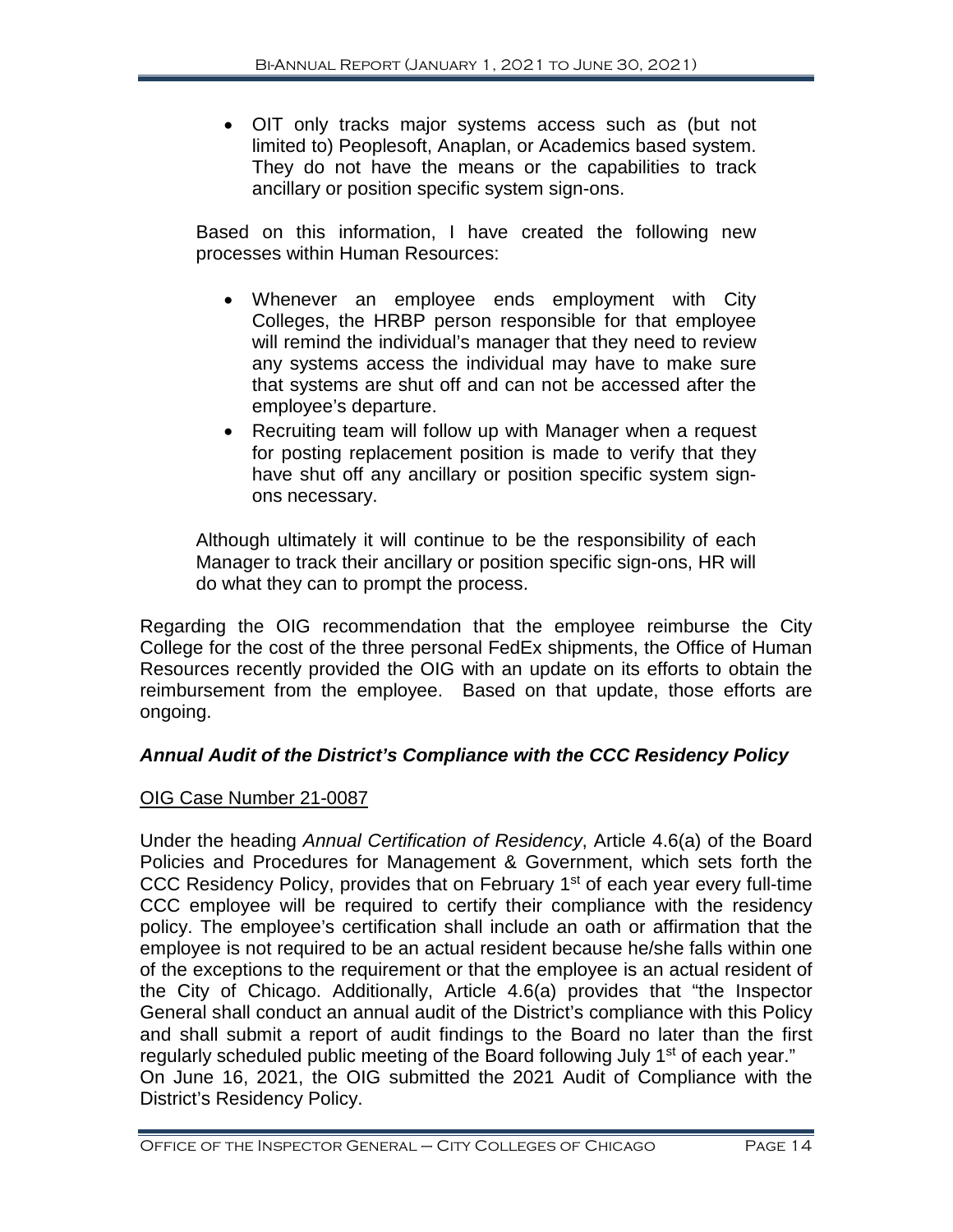On February 1, 2021, full-time CCC employees were sent an email regarding the need to certify their Chicago residency for 2021 by completing the online *Annual Certification of Residency* form.

On May 7, 2021, the Office of Human Resources provided the OIG with the results of all of the responses received. The great majority (1,874) of the 1,912 (98%) full-time employees responded to the Annual Certification Process.

Of the 38 employees who did not respond, the OIG confirmed that 2 changed to terminated status, 14 were on leaves of absence, and 2 were on sabbatical leaves. Therefore, all but 20 of the full-time employees who were active and working during the 2021 certification of residency process responded. The table below documents the responses received District-Wide, as confirmed by the OIG.

| <b>Response</b>                                                                         | <b>Number</b> | ℅        |
|-----------------------------------------------------------------------------------------|---------------|----------|
| No Response                                                                             | 20            | 1.05%    |
| No Response due to employee being terminated                                            | 2             | 0.10%    |
| No response due to employee being on a leave of absence                                 | 14            | 0.73%    |
| No response due to employee being on sabbatical                                         | 2             | 0.10%    |
| 1. Required to be a resident, with correct address                                      | 1829          | 95.66%   |
| 2. Not required to be a resident, with correct address                                  | 5             | 0.26%    |
| 3. Required to be a resident, with incorrect address                                    | 8             | 0.42%    |
| 4. Not required to be a resident, with incorrect address                                | 0             | $0.00\%$ |
| 5. Required to be a resident, but does not currently live within the City<br>of Chicago | 32            | 1.67%    |
| Total                                                                                   | 1912          | 100.00%  |

As part of the audit of compliance with the District's residency requirement, the OIG analyzed these full-time employee responses. The OIG analysis of these responses revealed the following:

- Regarding the 1837 employees who responded that they were required to be a resident of the City of Chicago (See Responses 1 and 3 in the table above):
	- o As of June 15, 2021, the OIG had active investigations regarding 12 of these 1,837 full-time employees who represented that they were required to be a resident of the City of Chicago.
- Regarding the five employees who responded that they were not required to be a resident of the City of Chicago (See Responses 2 and 4 in the table above):
	- o All five of those employees fell within an exception to the CCC residency requirement.
		- Two of these five employees were hired before July 1, 1977.